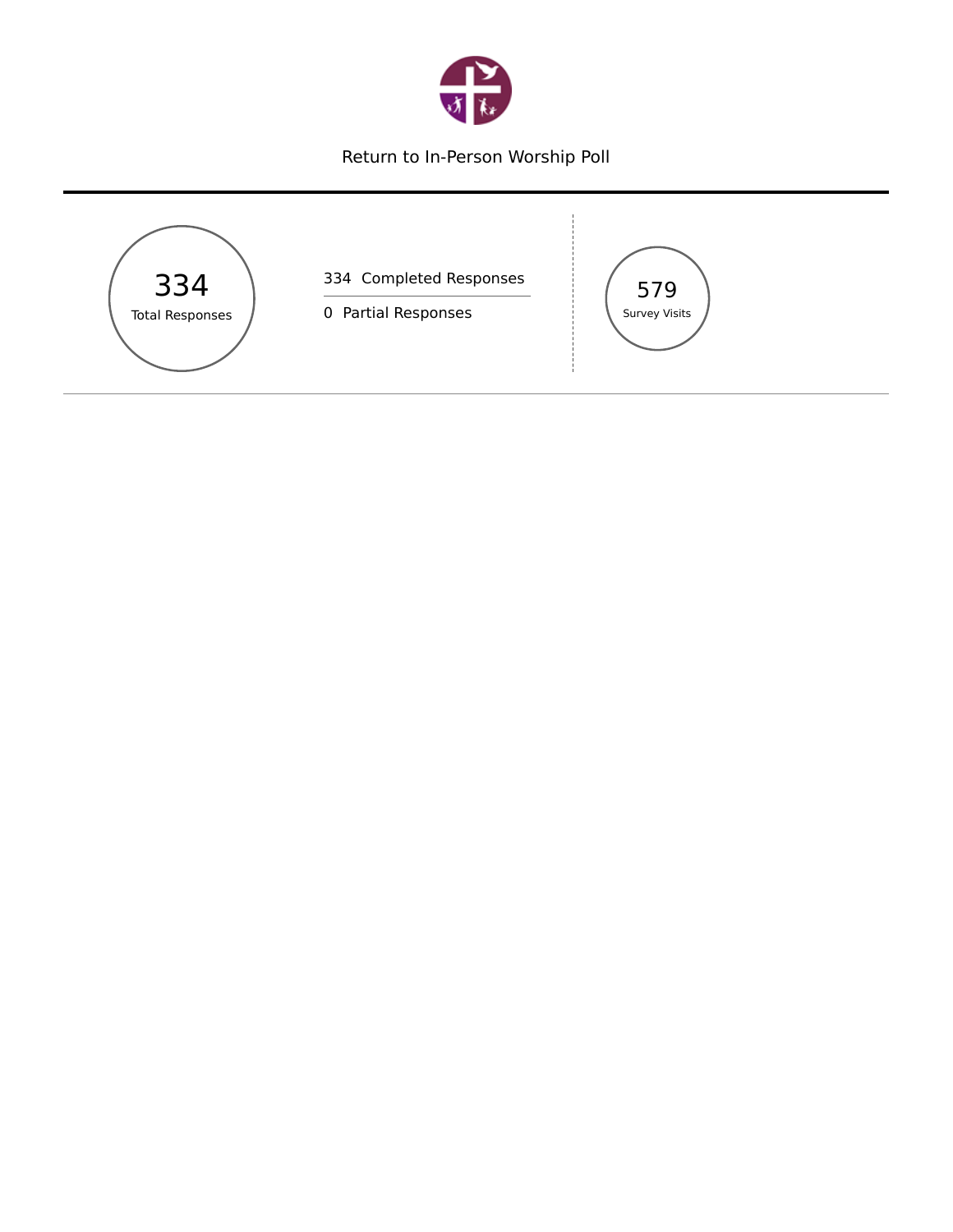## **Do you plan to return to in-person worship on Sunday, September 12, 2021 at 9:15 AM?**

Answered: 334 Skipped: 0

Sunday, September 12.



September 12.

| Choices                                                          | Response percent | Response count |
|------------------------------------------------------------------|------------------|----------------|
| Yes, I plan to attend in-person worship on Sunday, September 12. | 47.90%           | 160            |
| No, I plan to worship virtually on Sunday, September 12.         | 52.10%           | 174            |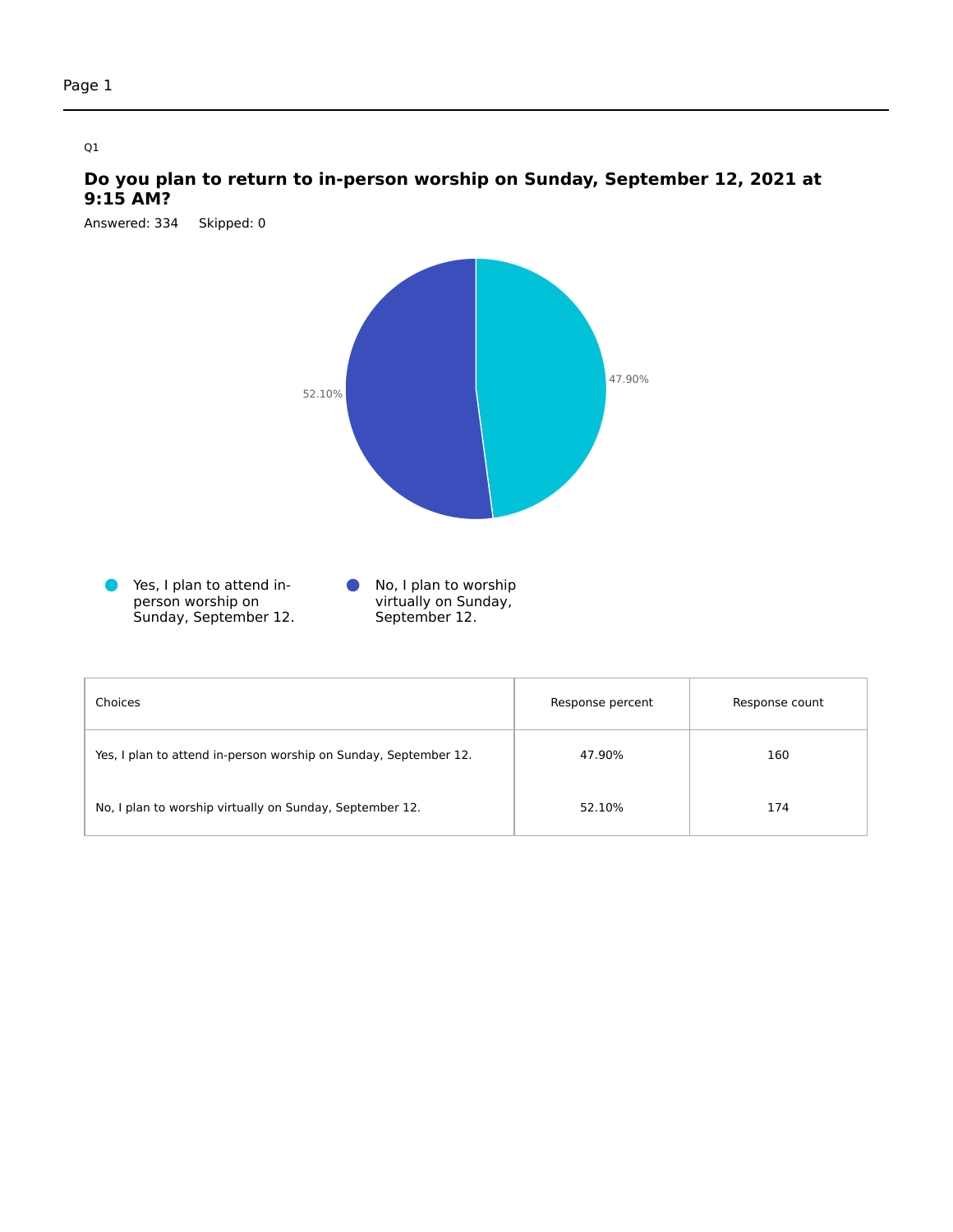

**Which option best describes your current plans to return to in-person worship?**

Answered: 174 Skipped: 160

| Choices                                                                                | Response percent | Response count |
|----------------------------------------------------------------------------------------|------------------|----------------|
| I plan to return to in-person worship before the end of 2021.                          | 24.14%           | 42             |
| I plan to return to in-person worship sometime between January and<br>March of 2022.   | 5.75%            | 10             |
| I plan to return to in-person worship at some point but I'm not sure<br>when.          | 55.75%           | 97             |
| I have not yet decided if or when I will return to in-person worship.                  | 8.62%            | 15             |
| I do not plan to return to-in person worship. I will continue to worship<br>virtually. | 5.75%            | 10             |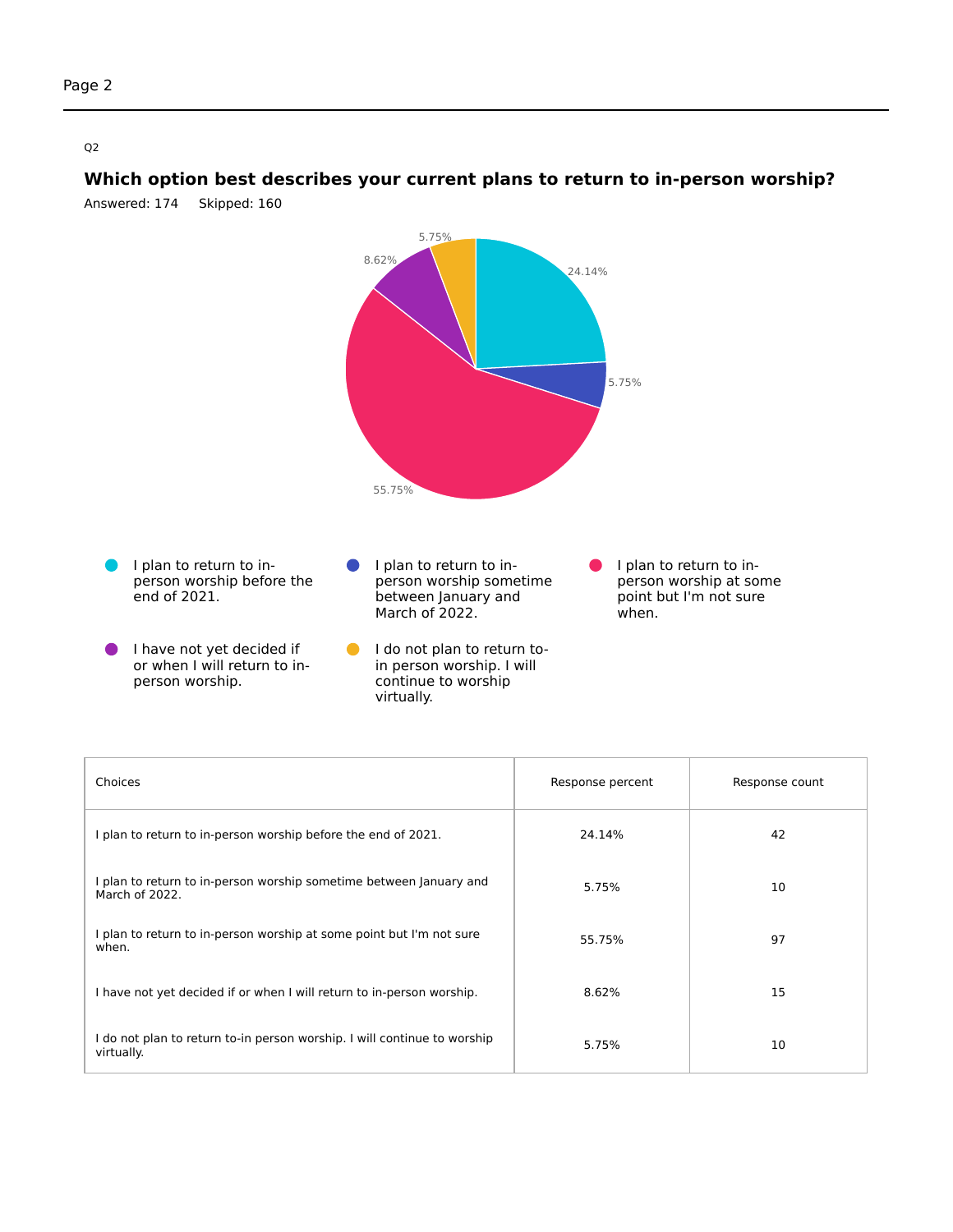## **Including adults and children, how many individuals from your household will attend in-person worship on Sunday, September 12, 2021 at 9:15 AM?**

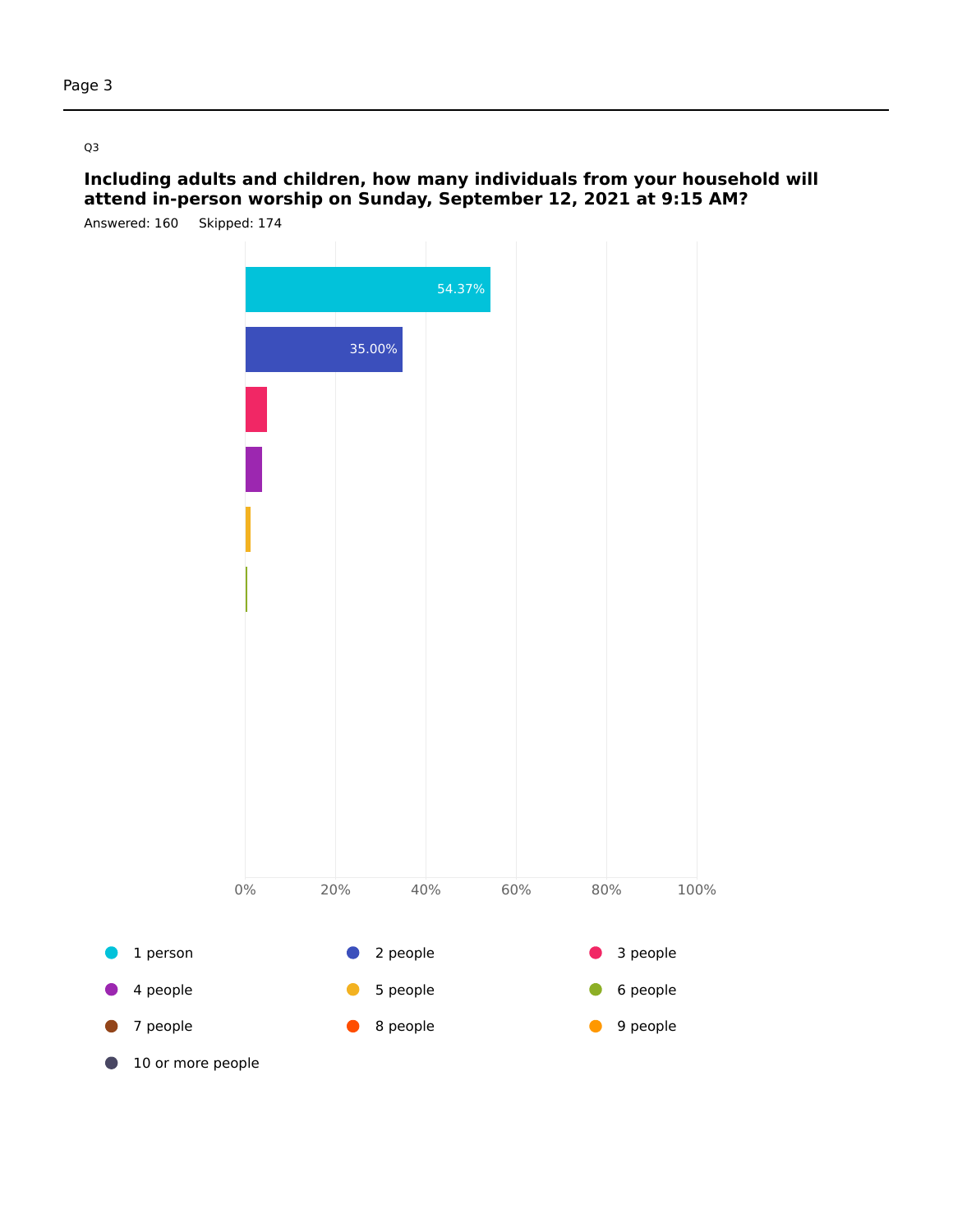| Choices           | Response percent | Response count |
|-------------------|------------------|----------------|
| 1 person          | 54.37%           | 87             |
| 2 people          | 35.00%           | 56             |
| 3 people          | 5.00%            | $\,$ 8 $\,$    |
| 4 people          | 3.75%            | $\,6\,$        |
| 5 people          | 1.25%            | $\overline{2}$ |
| 6 people          | 0.63%            | $\mathbf 1$    |
| 7 people          | $0.00\%$         | $\pmb{0}$      |
| 8 people          | $0.00\%$         | $\pmb{0}$      |
| 9 people          | $0.00\%$         | $\pmb{0}$      |
| 10 or more people | 0.00%            | $\pmb{0}$      |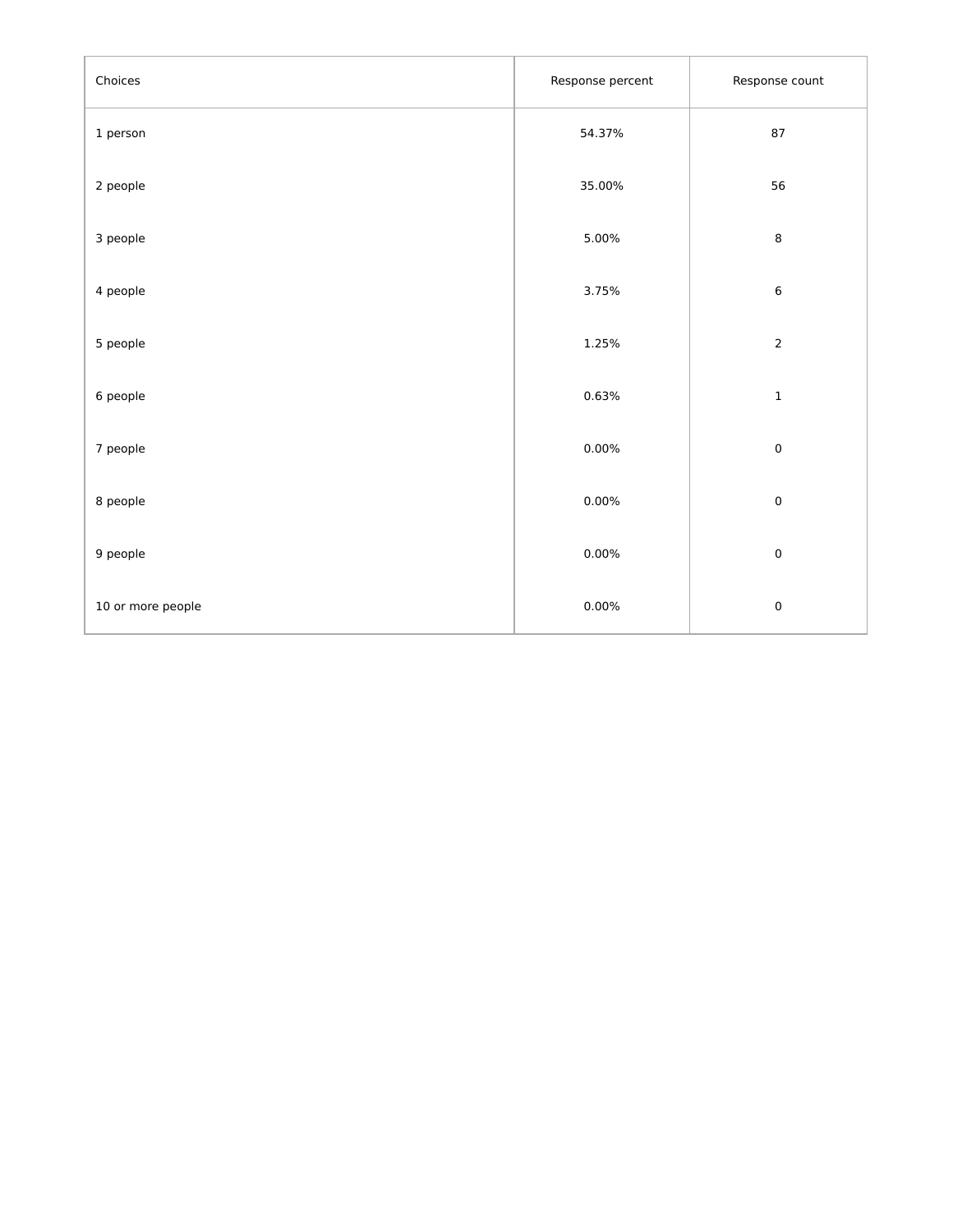**If seating capacity limitations needed to be implemented due to safety, government guidance, or other reasons and you could not be seated in the main sanctuary, would you be willing to be seated in an overflow area (e.g.: Atterbeary/Holcomb Chapel or Fellowship Hall)?**



| Choices                                                                                                            | Response percent | Response count |
|--------------------------------------------------------------------------------------------------------------------|------------------|----------------|
| Yes. If I/we could not be seated in the main sanctuary, I/we would be<br>willing to be seated in an overflow area. | 70.00%           | 112            |
| No. I/we are unwilling to attend in-person worship if I/we cannot be<br>seated in the main sanctuary.              | 30.00%           | 48             |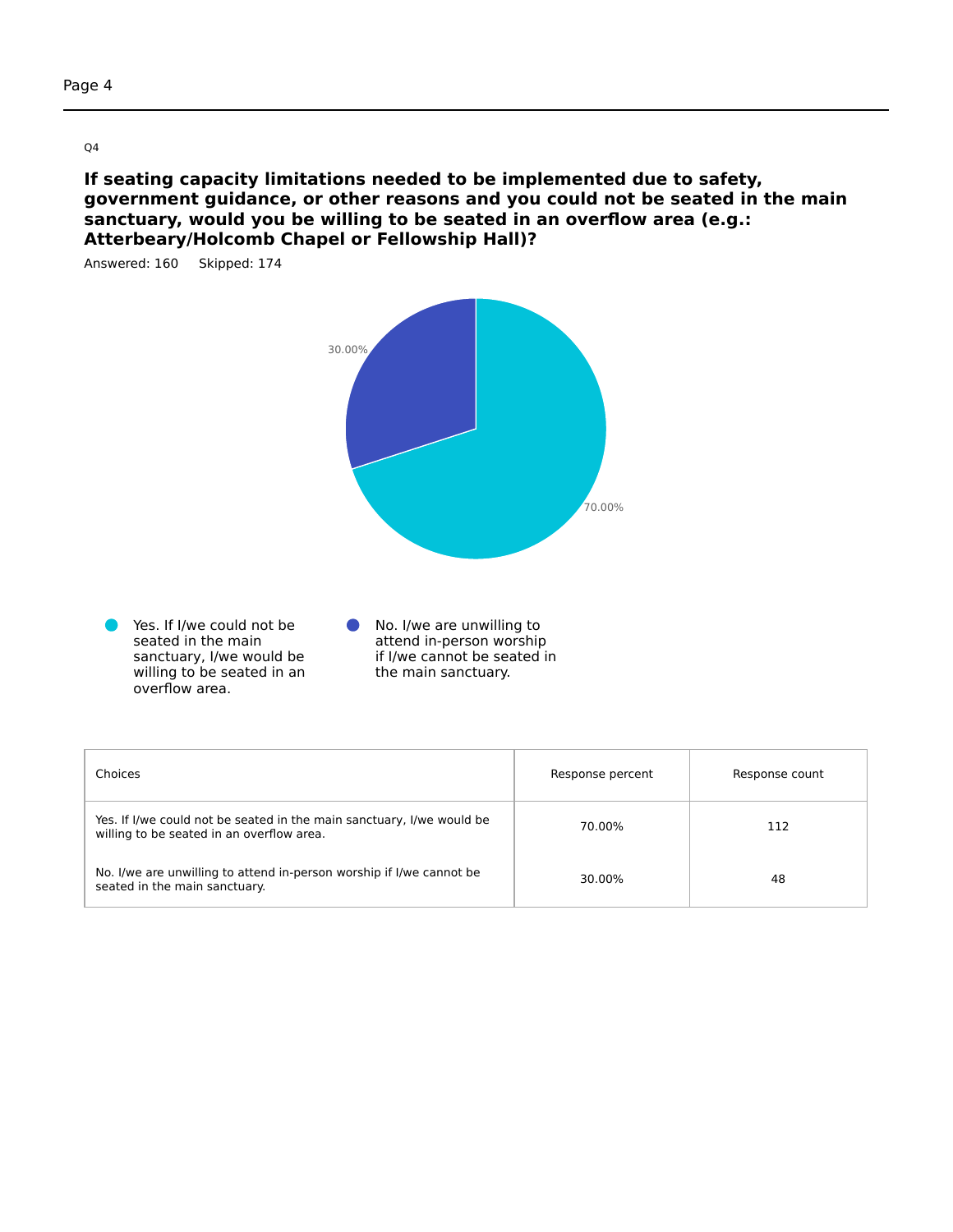**If seating limitations needed to be implemented due to safety, government guidance, or other reasons and you could not be accommodated at 9:15 AM, would you be willing to attend an in-person worship service on Sunday, September 12, 2021 at 11:30 AM?**



| Choices                                                                                                                         | Response percent | Response count |
|---------------------------------------------------------------------------------------------------------------------------------|------------------|----------------|
| Yes. If I/we could not be accommodated at 9:15 AM, I/we would be<br>willing to attend an in-person worship service at 11:30 AM. | 77.50%           | 124            |
| No. If I/we cannot be accommodated at 9:15 AM, I/we will not attend<br>in-person worship at all.                                | 22.50%           | 36             |